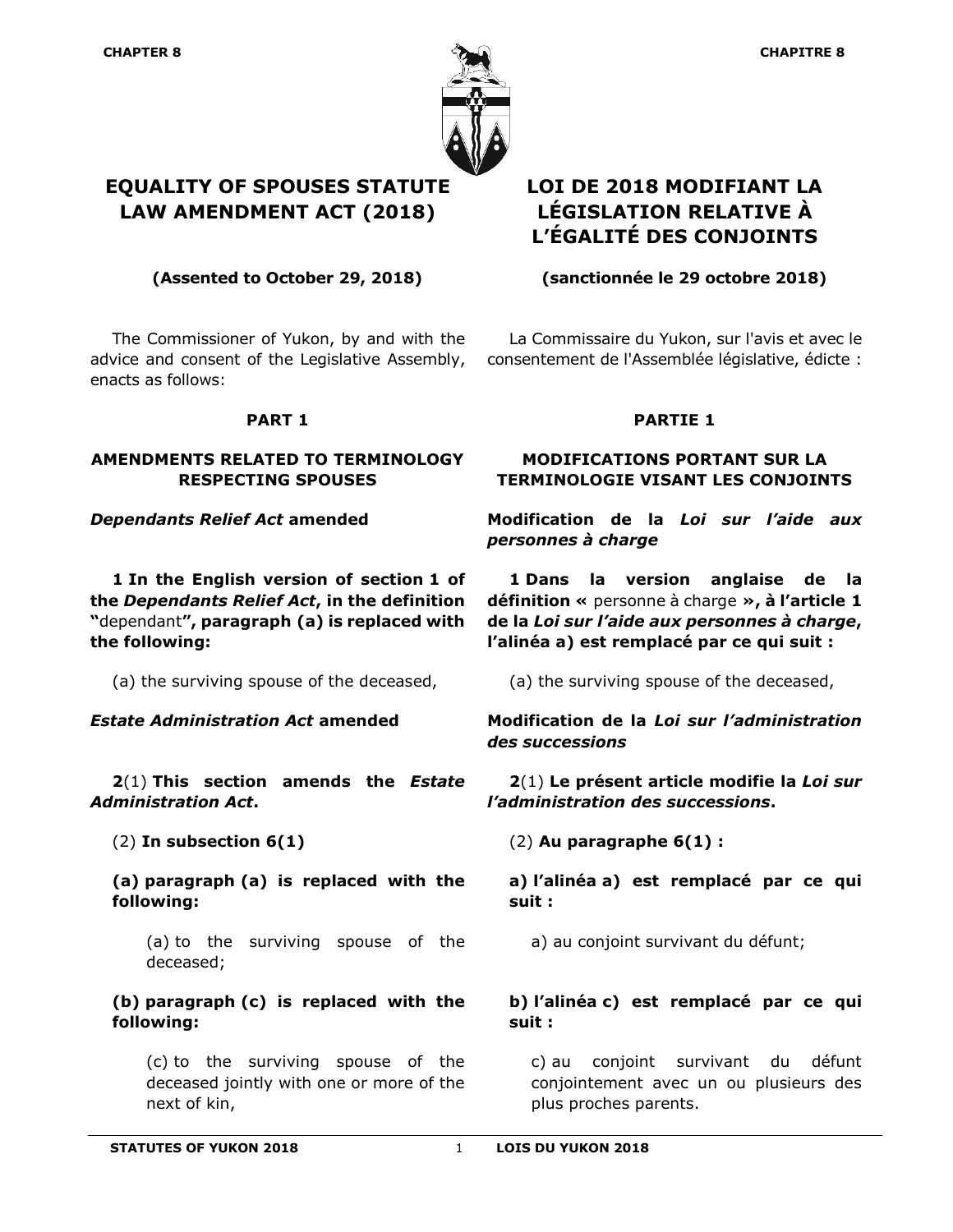(3) **In subsection 74(4), the expression "**widow, widower,**" is replaced, wherever it occurs, with the expression "**surviving spouse**".**

**3**(1) **This section amends the** *Evidence Act***.**

(2) **The heading before section 4 is replaced with the expression "**Evidence of spouse**".**

(3) **In section 4, the expression "**a husband or wife**" is replaced with the expression "**a spouse**".**

(4) **The English version of section 6 is replaced with the following:**

6 A person is not compellable to disclose any communication made to the person by their spouse during the marriage.

**4**(1) **This section amends the** *Family Property and Support Act***.**

**(a) in the definition "**marriage contract**", the expression "**a man and a woman**" is replaced with the expression "**two persons**"; and**

**(b) in the definition "**spouse**", the expression "**a man and a woman**" is replaced with the expression "**two persons**".**

(3) **In subsection 30(1), in the definition "**spouse**", the expression "**a man and a

(3) **Au paragraphe 74(4), les expressions «** un veuf ou une veuve **» et «**à la veuve, au veuf **» sont remplacées respectivement par les expressions «** un conjoint **» et «** au conjoint **».**

### *Evidence Act* **amended Modification de la** *Loi sur la preuve*

**3**(1) **Le présent article modifie la** *Loi sur la preuve***.**

(2) **L'intertitre avant l'article 4 est remplacé par l'expression «** Témoignage du conjoint **».**

(3) **À l'article 4, les expressions «** un mari ou sa femme peuvent **» et «** qu'il ou elle **»sont remplacées respectivement par les expressions «** un conjoint peut **»et «** qu'il **».**

(4) **La version anglaise de l'article 6 est remplacée par ce qui suit :**

6 A person is not compellable to disclose any communication made to the person by their spouse during the marriage.

### *Family Property and Support Act* **amended Modification de la** *Loi sur le patrimoine familial et l'obligation alimentaire*

### **4**(1) **Le présent article modifie la** *Loi sur le patrimoine familial et l'obligation alimentaire***.**

(2) **In section 1** (2) **À l'article 1 :**

**a) à la définition «** contrat de mariage **», les expressions «** qu'un homme et une femme **» et «** qu'ils **»sont remplacées respectivement par les expressions «** que deux personnes **» et «** qu'elles **»;**

**b) à la définition «** conjoint **», les expressions «** l'homme et de la femme **» et «** sont mariés **» sont remplacées respectivement par les expressions «** deux personnes **» et «** sont mariées **».**

(3) **Au paragraphe 30(1), à la définition «** conjoint **»**, **les expressions «** l'homme et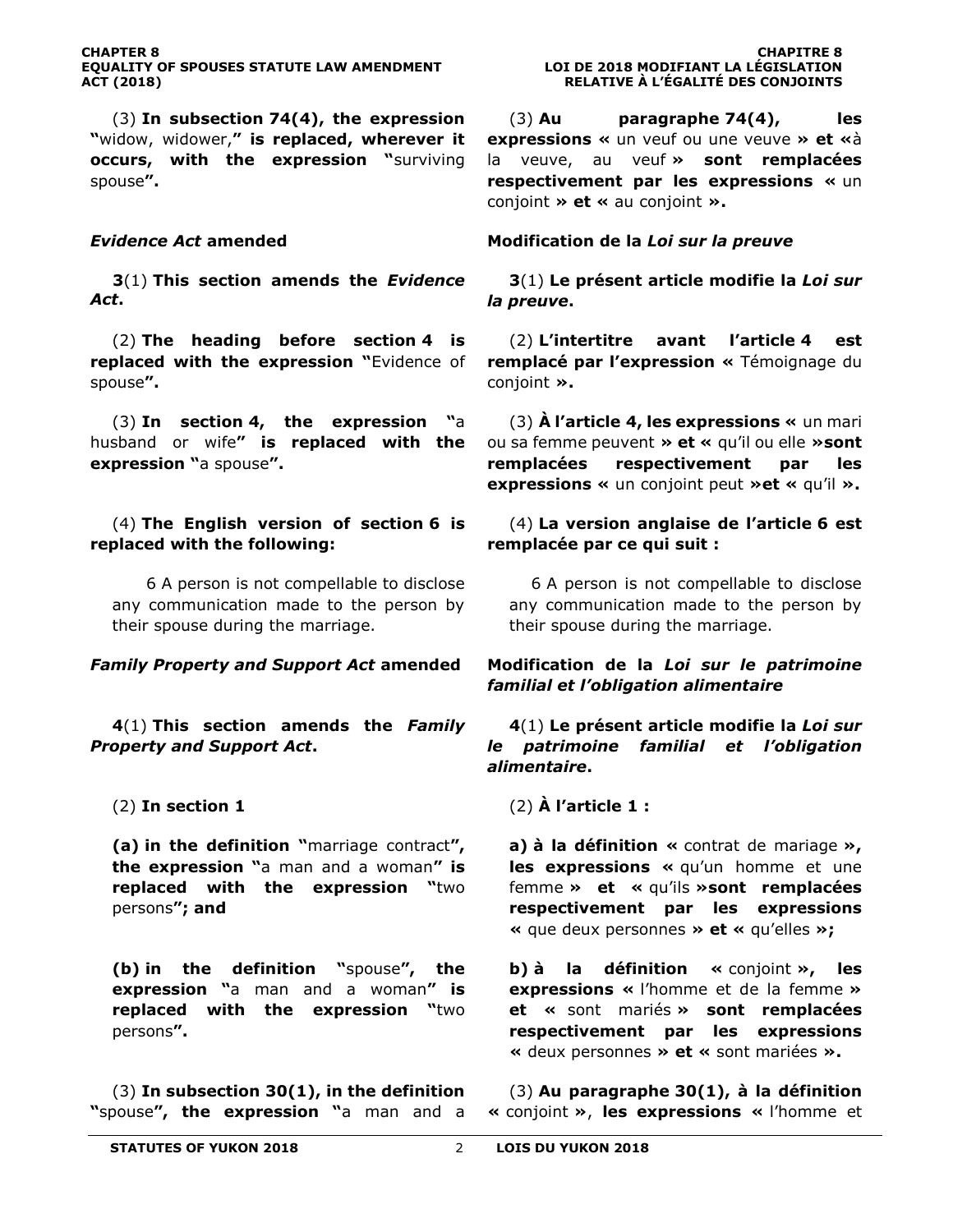woman**" is replaced with the expression "**two persons**".**

(4) **In section 37, the expression "**a man and a woman**" is replaced with the expression "**two persons**".**

(5) **In section 60, the expression "**A man and a woman**" is replaced with the expression "**Two persons**".**

*Government Employee Housing Plan Act*  **amended**

**5 In the English version of subsection 2(2) of the** *Government Employee Housing Plan Act***, the expression "**widow or widower**" is replaced with the expression "**surviving spouse**".**

**6**(1) **This section amends the** *Income Tax Act***.**

(2) **In the English version of subsection 6(10)**

**(a) in paragraph (a), the expression "**his spouse**" is replaced with the expression "**a spouse**"; and**

**(b) in paragraph (b), the expression "**his common-law partner**" is replaced with the expression "**a common-law partner**".**

(3) **In the English version of subparagraph 6(13)(a)(ii), the expression "**his or her**" is replaced with the expression "**a**".**

de la femme à l'égard desquels **» et«** ou à l'égard desquels **» sont remplacées respectivement par les expressions «** deux personnes à l'égard desquelles **» et «** ou à l'égard desquelles **».**

(4) **À l'article 37, les expressions «** Lorsqu'un homme et une femme **»**, **«** mariés **» et «** l'un des deux **» sont remplacées respectivement par les expressions «** Lorsque deux personnes **», «** mariées **» et «** l'une des deux **».**

(5) **À l'article 60, l'expression «** L'homme et la femme qui ne sont pas mariés **» est remplacée par l'expression «** Deux personnes qui ne sont pas mariées **».**

**Modification de la** *Loi sur le régime d'habitation des fonctionnaires*

**5 Dans la version anglaise du paragraphe 2(2) de la** *Loi sur le régime d'habitation des fonctionnaires***, l'expression «** widow or widower **» est remplacée par l'expression «** surviving spouse **».**

*Income Tax Act* **amended Modification de la** *Loi de l'impôt sur le revenu*

> **6**(1) **Le présent article modifie la** *Loi de l'impôt sur le revenu***.**

> (2) **Dans la version anglaise du paragraphe 6(10) :**

**a) à l'alinéa a), l'expression «** his spouse **» est remplacée par l'expression «** a spouse **»;**

**b) à l'alinéa b), l'expression «** his common-law partner **» est remplacée par l'expression «** a common-law partner**».**

(3) **Dans la version anglaise du sousalinéa 6(13)a)(ii), l'expression «** his or her **» est remplacée par l'expression «** a **».**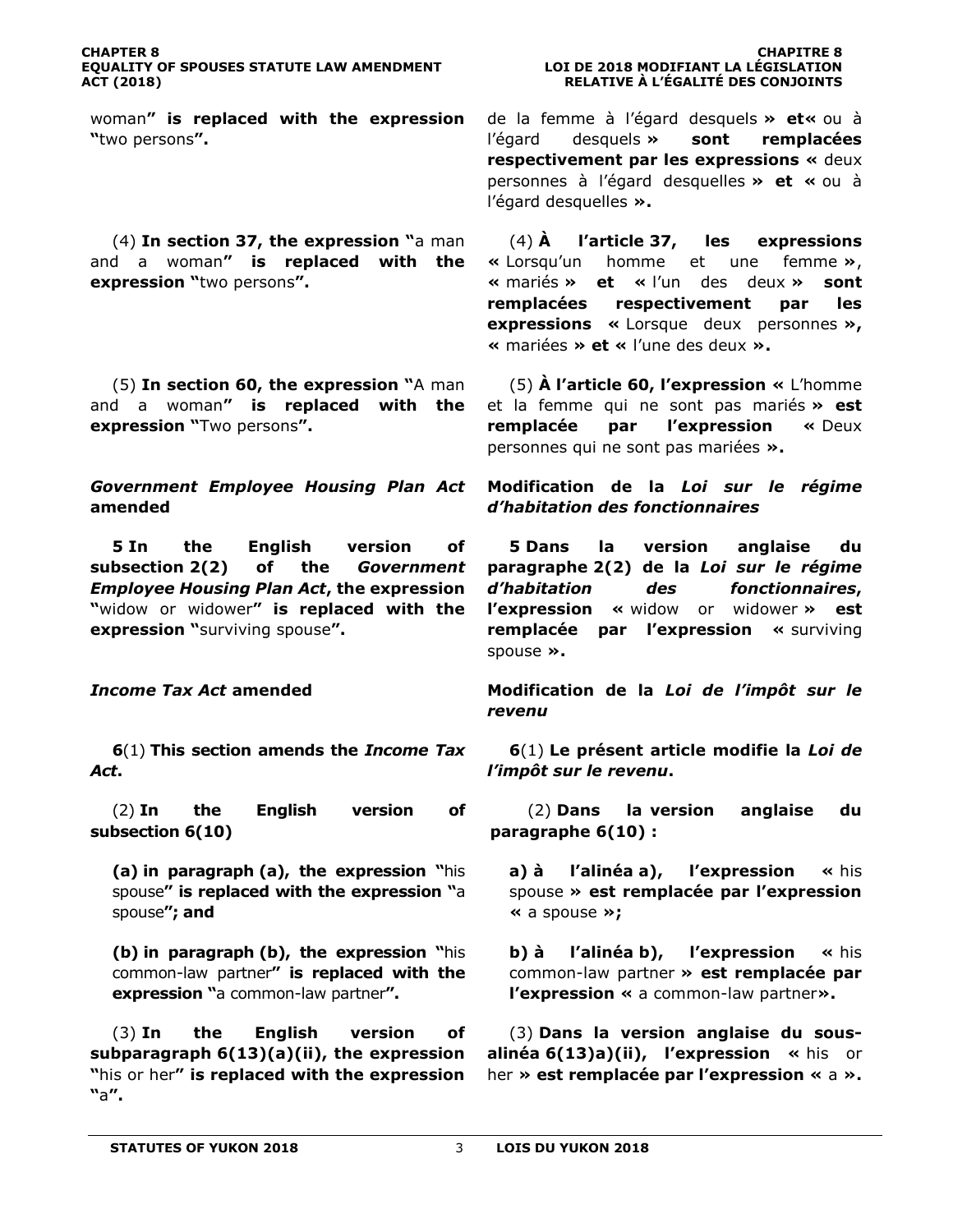**7**(1) **This section amends the** *Marriage Act***.**

(2) **In the English version of subsection 37(1), the expressions "**is a widow or widower**" and "**former spouse**" are replaced respectively with the expressions "**is a previously married person whose previous spouse is deceased**" and "**previous spouse**".**

(3) **In the English version of subsection 37(2), the expression "**a widow or widower**" is replaced with the expression "**the previously married person**".**

**8 In section 2 of the** *Spousal Compensation Act***, the expression "**as a consequence of his or her commencing to cohabit with a person of the opposite sex or by his or her marriage**" is repealed.**

#### **PART 2**

#### **REPEAL OF MARRIED WOMEN'S PROPERTY ACT AND RELATED AMENDMENTS**

**9 The** *Married Women's Property Act* **is repealed.**

**10 In the** *Judicature Act***, the following section is added immediately after section 29:**

29.01(1) For all purposes of the law of Yukon, a married person has a legal

*Marriage Act* **amended Modification de la** *Loi sur le mariage*

**7**(1) **Le présent article modifie la** *Loi sur le mariage***.**

(2) **Dans la version anglaise du paragraphe 37(1), les expressions «** is a widow or widower **» et «** former spouse **» sont remplacées respectivement par les expressions «** is a previously married person whose previous spouse is deceased **» et «** previous spouse **».**

(3) **Dans la version anglaise du paragraphe 37(2), l'expression «**a widow or widower **» est remplacée par l'expression «** the previously married person **».**

*Spousal Compensation Act* **amended Modification de la** *Loi sur l'indemnité au conjoint*

> **8 À l'article 2 de la** *Loi sur l'indemnité au conjoint***, l'expression «** parce qu'elle a commencé à cohabiter avec une personne du sexe opposé ou suite à son mariage **» est abrogée.**

#### **PARTIE 2**

### **ABROGATION DE LA LOI SUR LES BIENS DE LA FEMME MARIÉE ET MODIFICATIONS CORRÉLATIVES**

*Married Women's Property Act* **repealed Abrogation de la** *Loi sur les biens de la femme mariée*

> **9 La** *Loi sur les biens de la femme mariée*  **est abrogée.**

*Judicature Act* **amended Modification de la** *Loi sur l'organisation judiciaire*

> **10 À la** *Loi sur l'organisation judiciaire***, l'article suivant est ajouté immédiatement après l'article 29 :**

Unity of legal personality abolished Abolition de l'unité de personnalité

29.01(1) Pour les questions relatives au droit du Yukon, il est reconnu à chaque